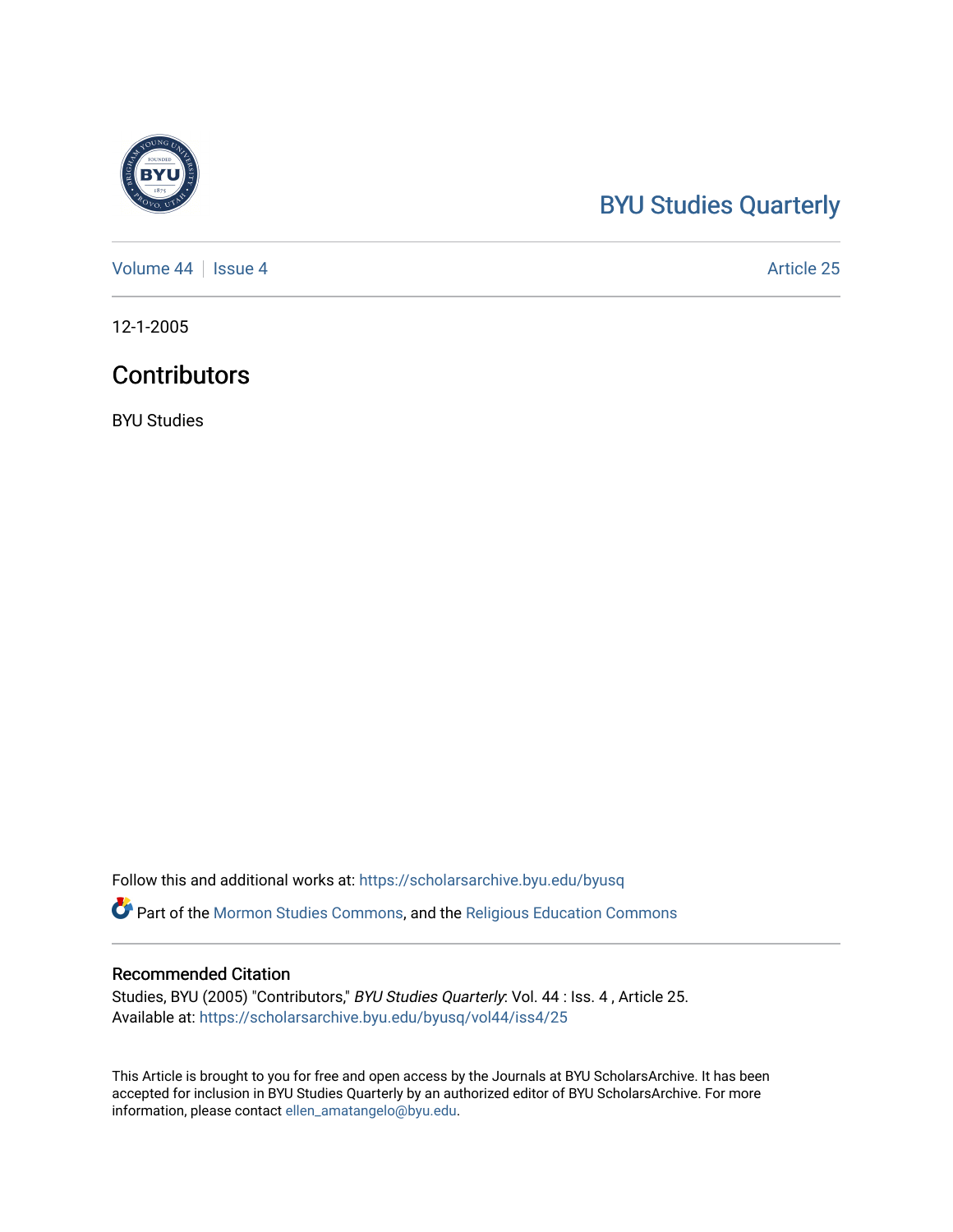## **Contributors**

**Randall Balmer** *is the Ann Whitney Olin Professor of Religion at Barnard College, Columbia University, and the author of many bestselling books on the history of religion in America.*

**Margaret Barker,** *of Derbyshire, England, is a Methodist preacher and former president of the Society for Old Testament Study. She has delivered lectures and workshops at Brigham Young University and around the world.*

**Richard L. Bushman** *is the Gouverneur Morris Professor of History emeritus at Columbia University and author of three books and multiple articles on Joseph Smith.*

**John E. Clark** *is Professor of Anthropology at Brigham Young University, director of the New World Archaeological Foundation, and a specialist in Book of Mormon geography.*

**Douglas J. Davies** *is Professor in the Study of Religion at Durham University in England and the author of three books on Mormonism.*

**Terryl L. Givens** *is Professor of Literature and Religion and the James A. Bostwick Chair of English at the University of Richmond and the author of two books on Mormonism published by Oxford University Press.*

**Richard T. Hughes** *is Distinguished Professor of Religion and Director of the Center for Faith and Learning at Seaver College, Pepperdine University, and a specialist in restorationist movements.*

**Roger R. Keller** *is Professor of Church History and Doctrine at Brigham Young University, an expert on world religions, and a former Presbyterian minister.*